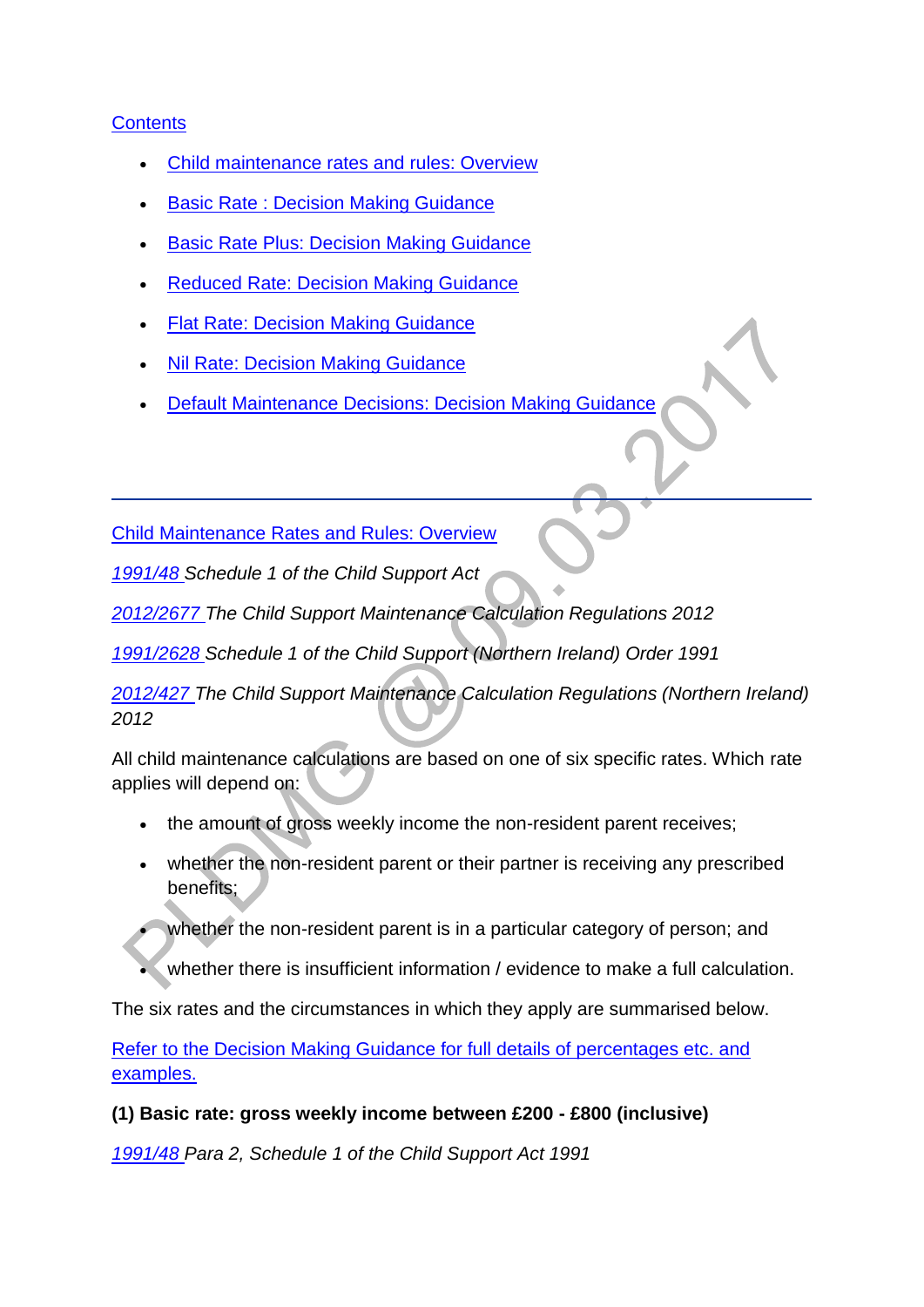The Basic Rate applies if the non-resident parent has gross weekly income of £200 or more. This rate applies up to £800 (inclusive). Any amount above this would be based on the Basic Rate Plus (see below). The Basic Rate liability is based on a percentage of the non-resident parent's total gross income (not just the amount between £200 - £800), depending on the number of qualifying children they are liable to maintain.

[Refer to the Decision Making Guidance for further advice.](http://np-cmg-sharepoint.link2.gpn.gov.uk/sites/policy-law-and-decision-making-guidance/Pages/Calculations/General/Rates-and-Rules.aspx#basicrateDMG)

## **(2) Basic rate: gross weekly income between £800.01 - £3000 (inclusive)**

*[1991/48 P](http://www.legislation.gov.uk/ukpga/1991/48)ara 2, Schedule 1 of the Child Support Act 1991* 

Basic Rate Plus is not a legal term in its own right, but is a sub-set of the Basic Rate.

This rate applies if the non-resident parent's gross weekly income exceeds £800. The Basic Rate will still apply to the income up to £800, but separate percentages should be applied to any income exceeding that amount.

[Refer to the Decision Making Guidance for further advice.](http://np-cmg-sharepoint.link2.gpn.gov.uk/sites/policy-law-and-decision-making-guidance/Pages/Calculations/General/Rates-and-Rules.aspx#basicrateplusDMG)

NOTE: the maximum amount of gross weekly income that can be taken into account is £3,000. Any income above this amount is ignored.

## **(3) Reduced rate: gross weekly income between £100.01 - £199.99 (inclusive)**

*[1991/48 P](http://www.legislation.gov.uk/ukpga/1991/48)ara 3, Schedule 1 of the Child Support Act 1991*

*[2012/2677 R](http://www.legislation.gov.uk/uksi/2012/2677)egulation 43 of the Child Support Maintenance Calculation Regulations 2012* 

The Reduced Rate applies if the non-resident parent's gross weekly income is more than £100, but less than £200. The reduced rate consists of two parts:

- a flat rate of £7.00 for the first £100 of income; and
- a percentage of any gross weekly income above £100, depending on the number of qualifying children and relevant other children.

[Refer to the Decision Making Guidance for further advice.](http://np-cmg-sharepoint.link2.gpn.gov.uk/sites/policy-law-and-decision-making-guidance/Pages/Calculations/General/Rates-and-Rules.aspx#reducedrateDMG)

## **(4) Flat rate: gross weekly income between £7 - £100 (inclusive) or prescribed benefits**

*[1991/48 P](http://www.legislation.gov.uk/ukpga/1991/48)ara 4, Schedule 1 of the Child Support Act 1991*

*[2012/2677 R](http://www.legislation.gov.uk/uksi/2012/2677)egulation 44 of the Child Support Maintenance Calculation Regulations 2012*

The Flat Rate will normally apply if: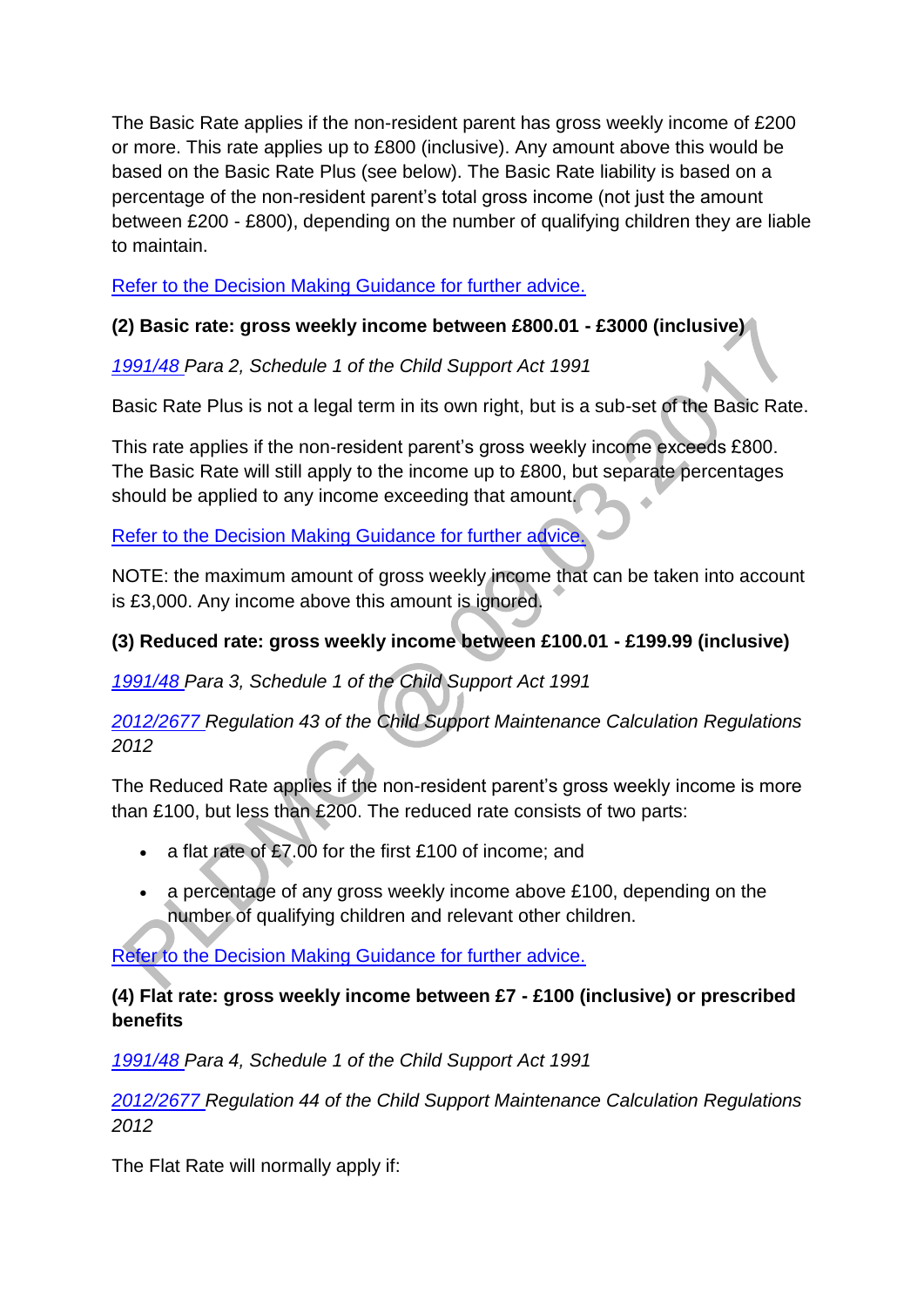- $\bullet$  the non-resident parent has gross weekly income of £7 or above, up to and including £100; or
- the non-resident parent receives a specified social security benefit, pension or allowance; or
- the non-resident parent's partner receives a specified social security benefit, pension or allowance (NOTE: There are differences between the benefits specified for non-resident parents and those specified for their partners. Refer to the benefits appendix for further details).

In these circumstances, the non-resident parent will be liable to pay the Flat Rate of £7.00 per week. This is a set rate, which is not affected by the number of qualifying children, relevant other children or children supported under private arrangements.

Exceptions: The Flat Rate of £7.00 will not apply in certain circumstances.

[Refer to the Decision Making Guidance for further details of these Exceptions](http://np-cmg-sharepoint.link2.gpn.gov.uk/sites/policy-law-and-decision-making-guidance/Pages/Calculations/General/Rates-and-Rules.aspx#FlatrateDMG)

# **(5) Nil rate: gross weekly income between £0 - £6.99 (inclusive) or prescribed person**

*[1991/48 P](http://www.legislation.gov.uk/ukpga/1991/48)ara 5, Schedule 1 of the Child Support Act 1991*

*[2012/2677 R](http://www.legislation.gov.uk/uksi/2012/2677)egulation 45 of the Child Support Maintenance Calculation Regulations 2012* 

The Nil Rate applies if:

- the non-resident parent's gross weekly income is less than £7.00; or
- the non-resident parent is in a prescribed category of persons.

## NOTE

2012 differs from 2003 as non-resident parents who are students are now also assessed according to their gross weekly income instead of automatically being placed on the nil rate.

However some circumstances might still classify them as a child so please check Who is a Child/Qualifying Young Person to ensure that the correct decision is made.

Refer [to the Decision Making Guidance for further advice on the prescribed](http://np-cmg-sharepoint.link2.gpn.gov.uk/sites/policy-law-and-decision-making-guidance/Pages/Calculations/General/Rates-and-Rules.aspx#nilrateDMG)  [categories.](http://np-cmg-sharepoint.link2.gpn.gov.uk/sites/policy-law-and-decision-making-guidance/Pages/Calculations/General/Rates-and-Rules.aspx#nilrateDMG)

## **(6) Default maintenance decision rate**

*[1991/48 S](http://www.legislation.gov.uk/ukpga/1991/48)ection 12(1) of the Child Support Act 1991*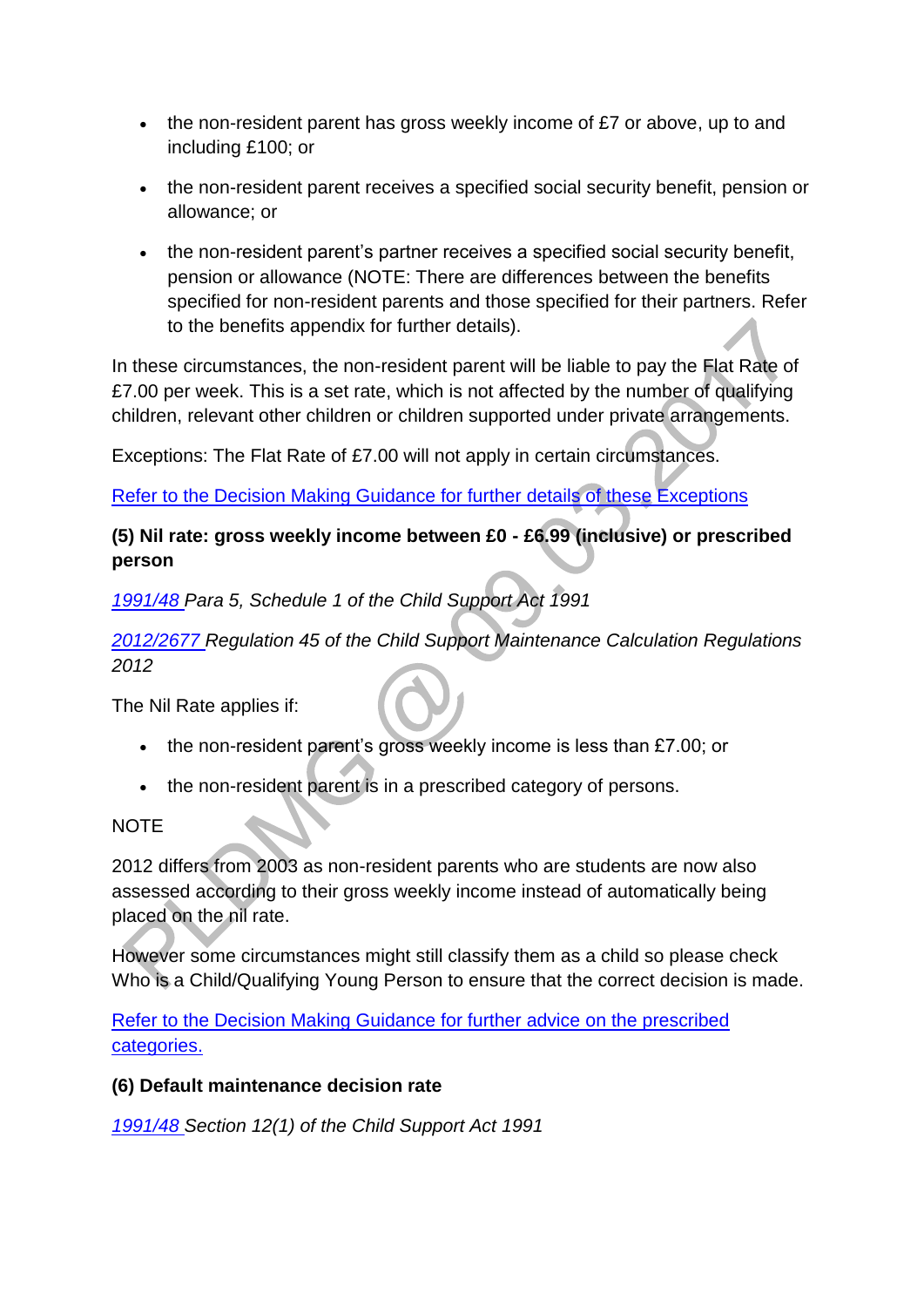*[2012/2677 R](http://www.legislation.gov.uk/uksi/2012/2677)egulation 49 of the Child Support Maintenance Calculation Regulations 2012* 

A Default Maintenance Decision may be imposed where:

- the non-resident parent is not in receipt of prescribed benefits
- HMRC have been unable to provide a historic income figure
- the non-resident parent has failed to provide sufficient evidence of their Current Income
- it is not possible for current income to be estimated

[Refer to the Decision Making Guidance for further advice on imposing a Default](http://np-cmg-sharepoint.link2.gpn.gov.uk/sites/policy-law-and-decision-making-guidance/Pages/Calculations/General/Rates-and-Rules.aspx#DMDDMG)  [Maintenance Decision and the applicable rates.](http://np-cmg-sharepoint.link2.gpn.gov.uk/sites/policy-law-and-decision-making-guidance/Pages/Calculations/General/Rates-and-Rules.aspx#DMDDMG)

Cases with more than one parent with care (Apportionment)

*[1991/48 P](http://www.legislation.gov.uk/ukpga/1991/48)ara 6, Schedule 1 of the Child Support Act 1991*

If there is more than one parent with care, the maintenance liability is divided between the total number of qualifying children, and shared between the parents with care, according to the number of qualifying children each has.

### **Example**

Non-resident parent supports one child with PWC1 and two children with PWC2. The weekly liability is £30.

The total liability will be divided between the number of qualifying children: £30 /  $3 =$ £10 liability per qualifying child.

PWC1 will therefore receive 1/3 (£10) of the liability and PWC will received 2/3 (£20).

[Return to Contents](http://np-cmg-sharepoint.link2.gpn.gov.uk/sites/policy-law-and-decision-making-guidance/Pages/Calculations/General/Rates-and-Rules.aspx#OverviewContents)

[Basic Rate: Decision Making Guidance Return to Contents](http://np-cmg-sharepoint.link2.gpn.gov.uk/sites/policy-law-and-decision-making-guidance/Pages/Calculations/General/Rates-and-Rules.aspx)

*[1991/48 P](http://www.legislation.gov.uk/ukpga/1991/48)aragraph 2 of Schedule 1 of the Child Support Act 1991*

### **Basic rate: gross weekly income between £200 - £800 (inclusive)**

The Basic Rate applies if the non-resident parent has gross weekly income between £200 and £800 (inclusive). Basic rate liability is based on a percentage of the nonresident parent's full gross weekly income (not just the amount between £200 - £800), depending on the number of qualifying children they are liable to maintain.

### **Basic rate percentages**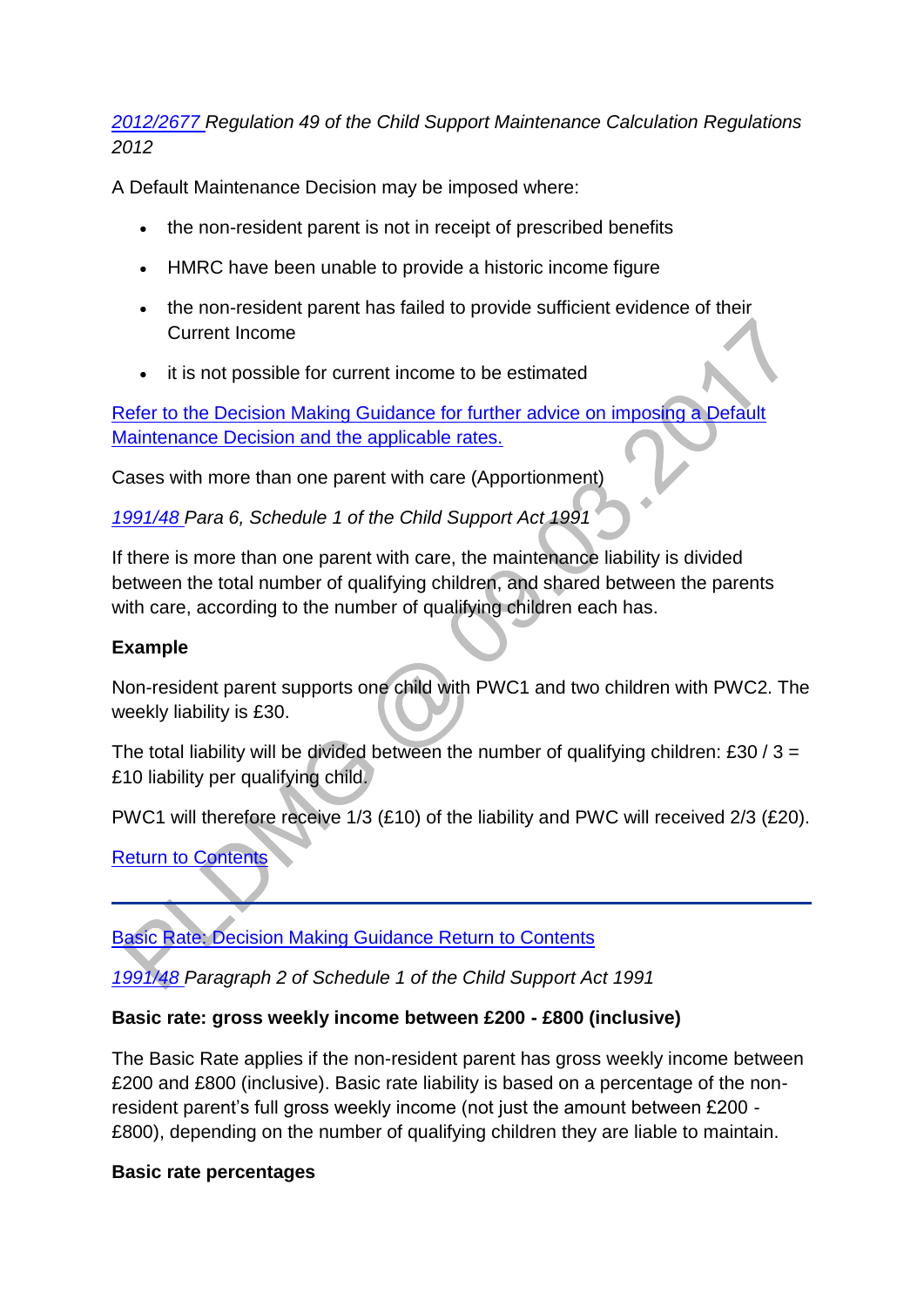- 12% of the non-resident parent's gross weekly income if there is one qualifying child;
- 16% if there are two qualifying children;
- 19% if there are three or more qualifying children.

### Example

A non-resident parent has gross weekly income of £350. He has two qualifying children. The non-resident parent's liability will be:

£350 (gross weekly income) x 16% (basic rate for two qualifying children) = £56.00

**REMEMBER:** A range of other factors can affect the non-resident parent's liability. Refer to the guidance on Other Factors for further advice.

[Return to Contents](http://np-cmg-sharepoint.link2.gpn.gov.uk/sites/policy-law-and-decision-making-guidance/Pages/Calculations/General/Rates-and-Rules.aspx#OverviewContents)

[Basic Rate Plus: Decision Making Guidance](http://np-cmg-sharepoint.link2.gpn.gov.uk/sites/policy-law-and-decision-making-guidance/Pages/Calculations/General/Rates-and-Rules.aspx) 

*[1991/48 P](http://www.legislation.gov.uk/ukpga/1991/48)aragraph 2, Schedule 1 of the Child Support Act 1991*

## **Basic rate plus: gross weekly income between £800.01 - £3000 (inclusive)**

Basic Rate Plus applies if the non-resident parent's gross weekly income exceeds £800. The Basic Rate will still apply to the income up to £800, but separate percentages should be applied to any income exceeding that amount.

## **Basic rate plus percentages**

- 9% of the income exceeding £800 if there is one qualifying child
- 12% if there are two qualifying children
- 15% if there are three or more qualifying children

NOTE: Basic Rate plus percentages are lower than the percentages at the basic rate to reflect the greater differences between net and gross income amounts, when a non-resident parent is receiving income at these levels, due to higher taxation rates.

### **Basic rate plus example**

Non Resident Parent is liable to support 1 qualifying child. His gross weekly income  $= £1,200$ 

- 1. calculate liability on the 1st £800 of income = £800 x  $12\%$  = £96
- 2. calculate liability on the remaining income =  $£400 \times 9\% = £36$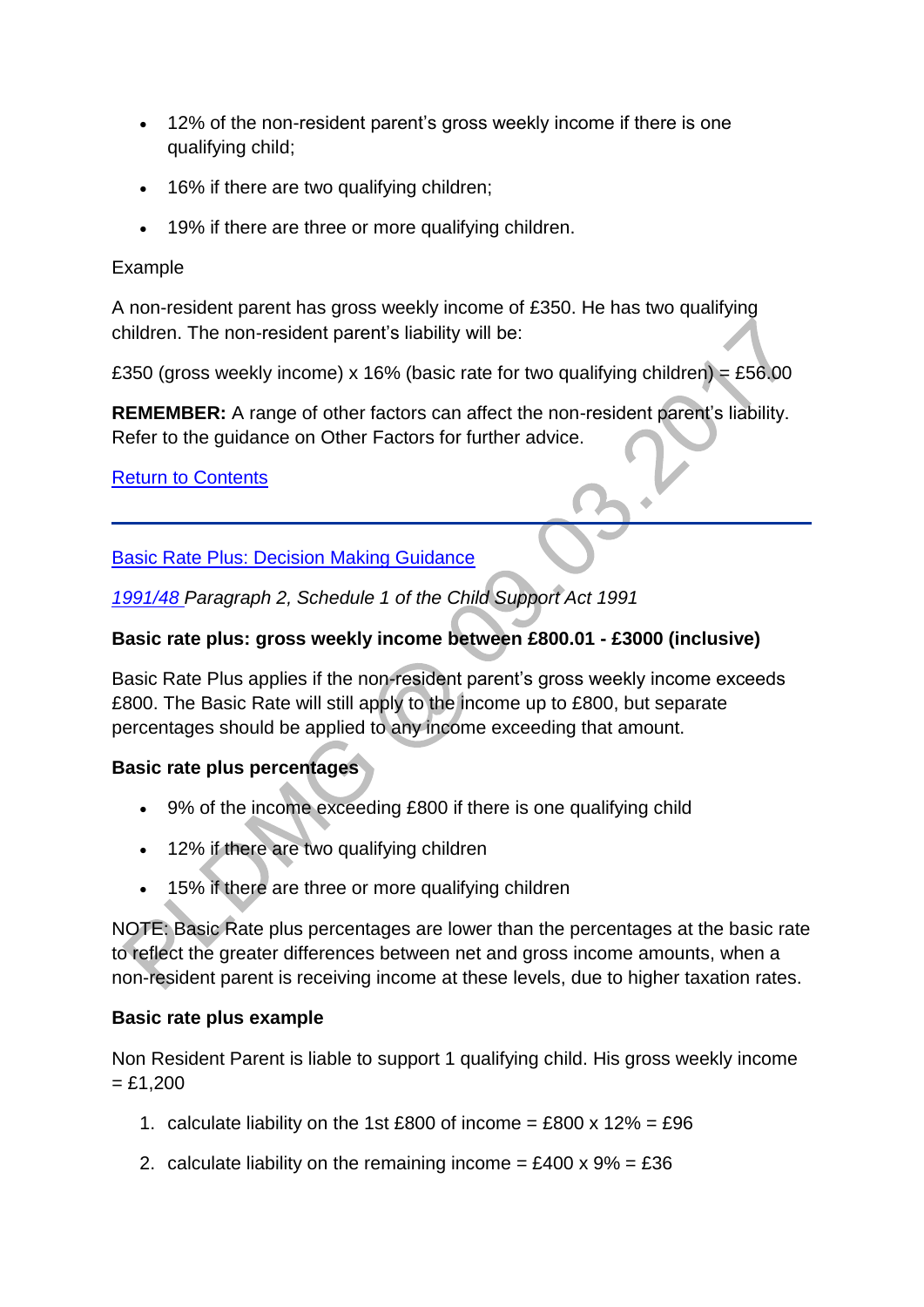Basic rate plus liability =  $(1) + (2) = £96 + £36 = £132$ 

### IMPORTANT NOTE

#### **Maximum amount of gross weekly income**

There is a maximum amount of gross weekly income that can be taken into account for the purposes of a child maintenance calculation. This amount is currently set at £3000. Any income above this level must be ignored in the maintenance calculation.

Parents with care can apply to the courts for 'top up' maintenance in respect of income above this amount, but we cannot take it into account in the main calculation.

**REMEMBER:** A range of other factors can affect the non-resident parent's liability. Refer to the guidance on Other Factors for further advice.

#### [Return to Contents](http://np-cmg-sharepoint.link2.gpn.gov.uk/sites/policy-law-and-decision-making-guidance/Pages/Calculations/General/Rates-and-Rules.aspx#OverviewContents)

[Reduced Rate: Decision Making Guidance](http://np-cmg-sharepoint.link2.gpn.gov.uk/sites/policy-law-and-decision-making-guidance/Pages/Calculations/General/Rates-and-Rules.aspx)

*[1991/48 P](http://www.legislation.gov.uk/ukpga/1991/48)aragraph 3, Schedule 1 of the Child Support Act 1991*

*[2012/2677 R](http://www.legislation.gov.uk/uksi/2012/2677)egulation 43 of the Child Support Maintenance Calculation Regulations 2012*

*[1991/2628 P](http://www.legislation.gov.uk/nisi/1991/2628/contents)aragraph 3 of Schedule 1 to the Child Support (Northern Ireland) Order 1991*

*[2012/427 R](http://www.legislation.gov.uk/nisr/2012/427/contents/made)egulation 42 of the Child Support Maintenance Calculation Regulations (Northern Ireland) 2012*

### **Reduced rate: gross weekly income between £100.01 - £199.99 (inclusive)**

The Reduced Rate applies if the non-resident parent's gross weekly income is more than £100, but less than £200. The reduced rate consists of two parts:

a flat rate of £7.00 for the first £100 of income; and

 a percentage of any gross weekly income above £100, depending on the number of qualifying children and relevant other children.

#### **Reduced rate percentages**

The percentage rate applied to the gross weekly income above £100 will depend on:

- the number of qualifying children; and
- the number of any relevant other children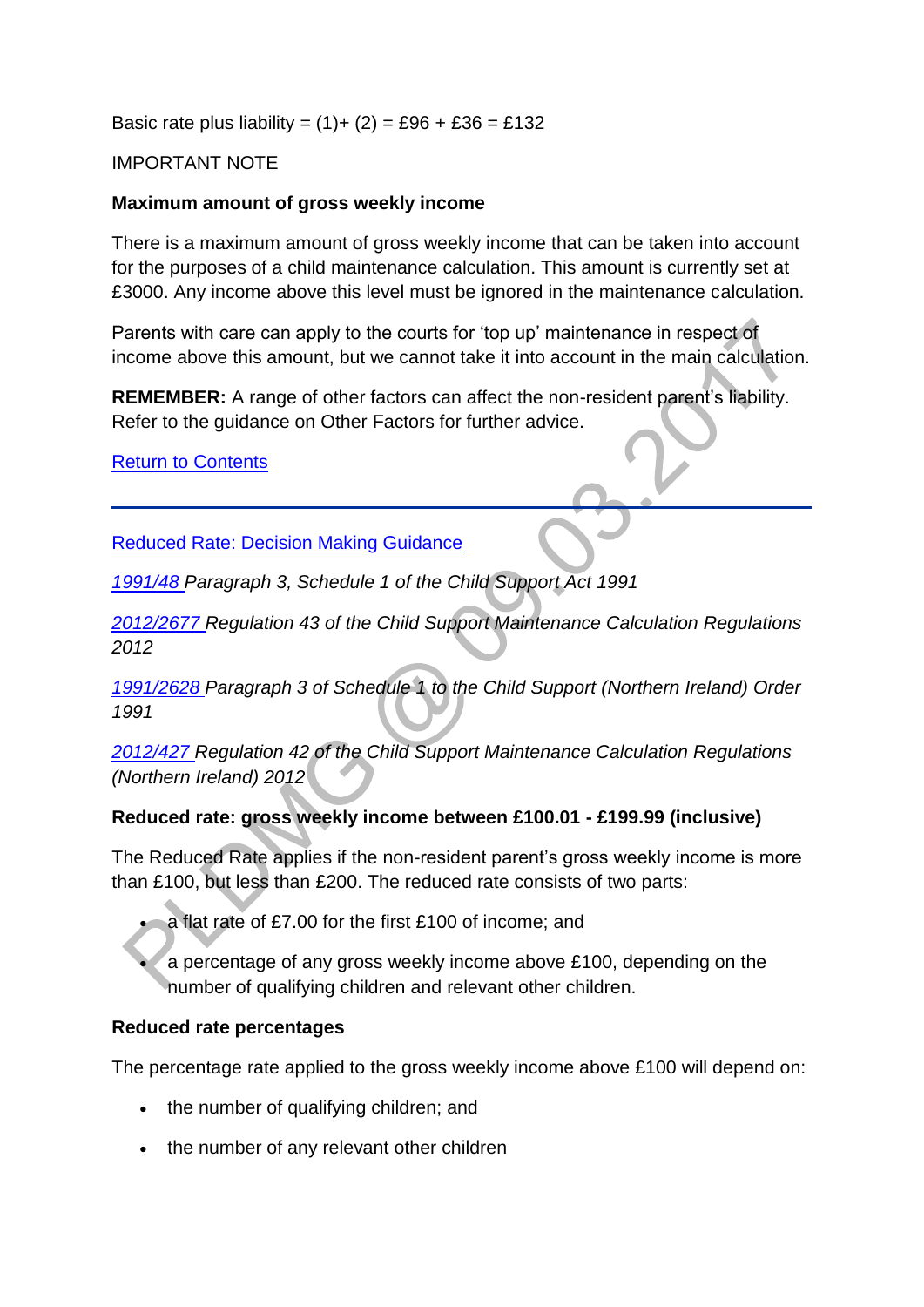|                                                                  |      | <b>Number of Qualifying</b><br><b>Children of the NRP</b> |          |       |
|------------------------------------------------------------------|------|-----------------------------------------------------------|----------|-------|
|                                                                  |      |                                                           |          |       |
| <b>Number of Relevant Other 10</b><br><b>Children of the NRP</b> |      | 17%                                                       | 25%      | 31%   |
|                                                                  |      | $14.1\%$                                                  | 21.2%    | 26.4% |
|                                                                  |      | $13.2\%$                                                  | $19.9\%$ | 24.9% |
|                                                                  | $3+$ | $12.4\%$                                                  | $18.9\%$ | 23.8% |

Use the following table to identify the appropriate percentage:

#### **Reduced rate example**

A non-resident parent has gross weekly income of £180. He has two qualifying children and 1 relevant other child. The non-resident parent's liability will be:

- 1. Reduced Rate Element for first £100: £7.00 +
- 2. Reduced Rate Element for gross weekly income exceeding £100 = £80 (gross weekly income exceeding £100) x 21.2% (reduced rate percentage for 2 qualifying children and 1 relevant other child =  $£16.96$

Total Reduced Rate liability = £7 + Gross weekly income rate £16.96 = £23.96

### **ROUNDING RULE :**

### **When you are calculating amounts**:

*[2012/2677 R](http://www.legislation.gov.uk/uksi/2012/2677)egulation 6 of the Child Support Maintenance Calculation Regulations 2012*

- Amounts that are 0.5 of a penny or more are rounded up;
- Amounts that are less than 0.5 of a penny are rounded down.

Example:

£1.126 will be £1.13

£1.124 will be £1.12

### **NOTE: If a reduced rate calculation results in an amount below £7.00, the nonresident parent's liability will be set at £7.00**

**REMEMBER:** A range of other factors can affect the non-resident parent's liability. Refer to the guidance on Other Factors for further advice.

[Return to Contents](http://np-cmg-sharepoint.link2.gpn.gov.uk/sites/policy-law-and-decision-making-guidance/Pages/Calculations/General/Rates-and-Rules.aspx#OverviewContents)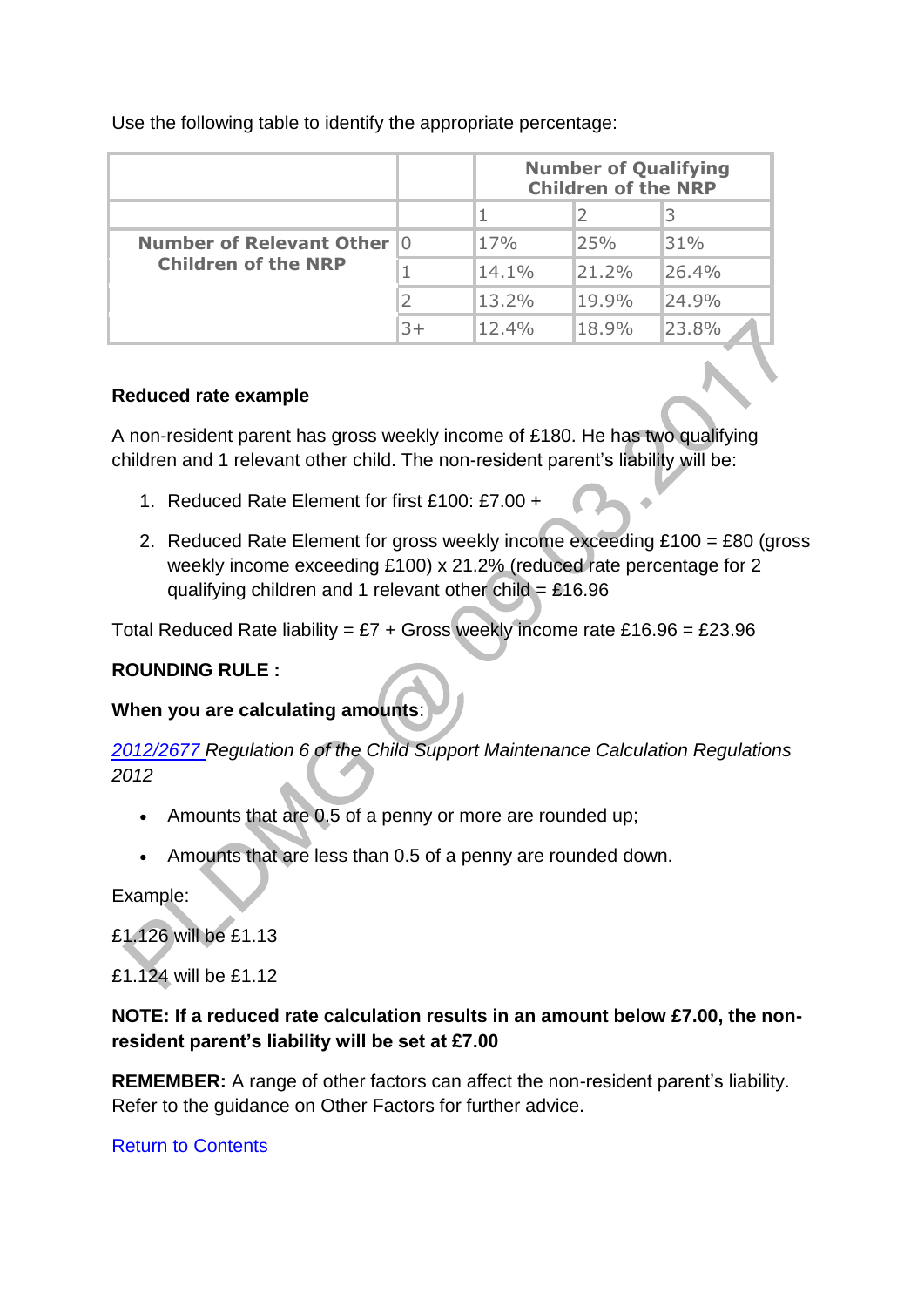### [Flat Rate: Decision Making Guidance](http://np-cmg-sharepoint.link2.gpn.gov.uk/sites/policy-law-and-decision-making-guidance/Pages/Calculations/General/Rates-and-Rules.aspx)

*[1991/48 P](http://www.legislation.gov.uk/ukpga/1991/48)aragraph 4, Schedule 1 of the Child Support Act 1991*

*[2012/2677 R](http://www.legislation.gov.uk/uksi/2012/2677)egulation 44 of the Child Support Maintenance Calculation Regulations 2012*

*[1991/2628 P](http://www.legislation.gov.uk/nisi/1991/2628/contents)aragraph 4, Schedule 1 of the Child Support (Northern Ireland) Order 1991*

*[2012/427 R](http://www.legislation.gov.uk/nisr/2012/427/contents/made)egulation 43 of the Child Support Maintenance Calculation Regulations (Northern Ireland) 2012*

### **Flat Rate: gross weekly income between £7 - £100 (inclusive) or prescribed benefits**

The Flat Rate will normally apply if:

- $\bullet$  the non-resident parent has gross weekly income between £7 £100; or
- the non-resident parent receives a specified social security benefit, pension or allowance; or
- the non-resident parent's partner receives a specified social security benefit, pension or allowance.

In these circumstances, the non-resident parent will be liable to pay the Flat Rate of £7.00 per week, subject to certain exceptions (see below). This is a set rate, which is not affected by the number of qualifying children, relevant other children or children supported under private arrangements.

## **Appendix 1**

# *[2012/2677 R](http://www.legislation.gov.uk/uksi/2012/2677)egulation 44 of the Child Support Maintenance Calculation Regulations 2012*

In most circumstances where a non-resident parent is in receipt of a prescribed benefit information should be available in CIS. If non-resident parent states s/he is on benefits and information confirming this is not electronically available to us, the non-resident parent should be asked to provide evidence of this.

### **Prescribed Benefits**

The following benefits, pensions or allowances are prescribed for the purposes of paragraph 4(1)(b) of Schedule 1 to the 1991 Act(1) (that is the benefits, pensions or allowances that qualify the non-resident parent for the flat rate)—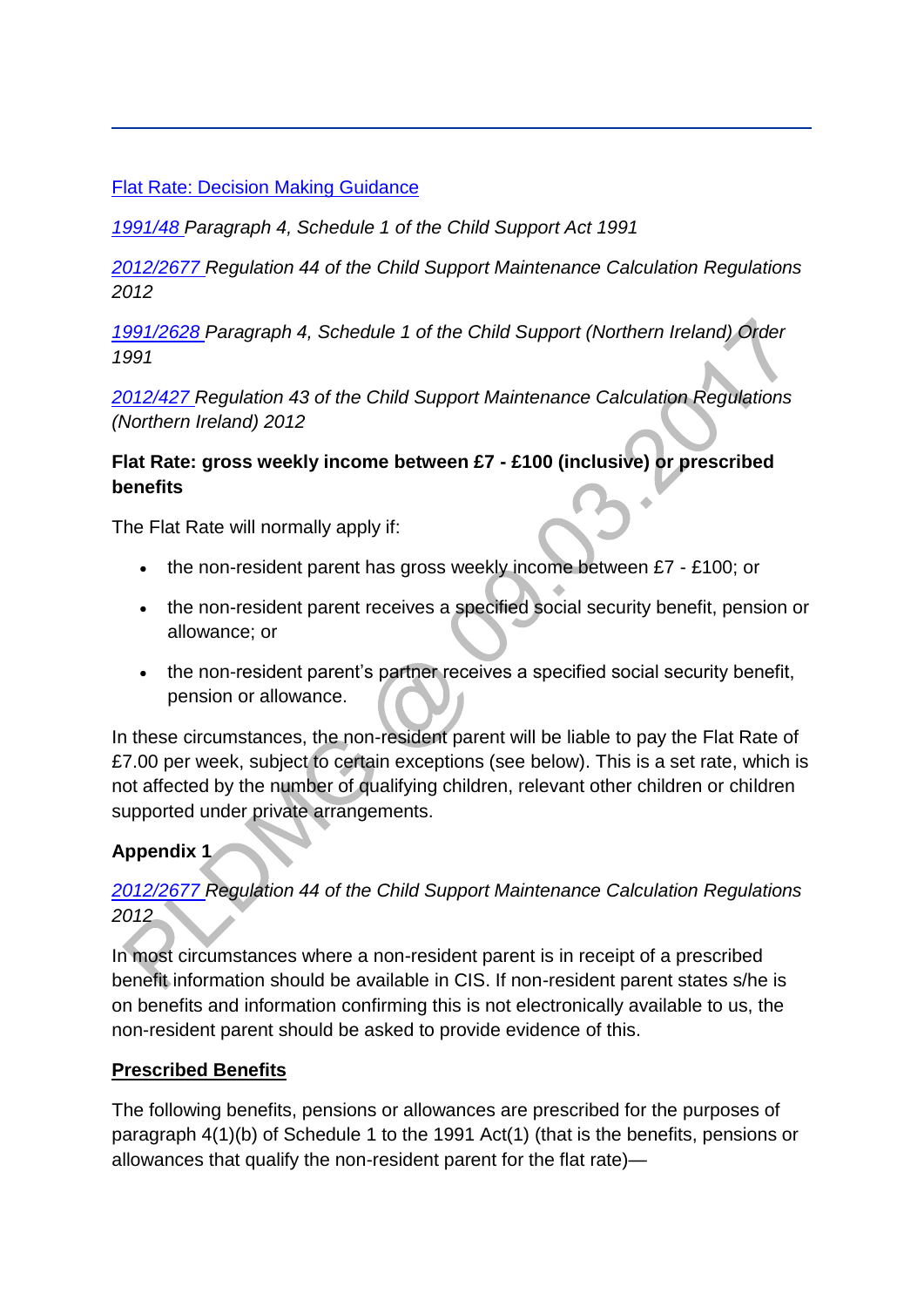(Under the Social Security Contributions and Benefits Act 1992(2)):

(i)bereavement allowance under section 39B(3),

(ii)category A retirement pension under section 44(4),

(iii)category B retirement pension under section 48C(5),

(iv)category C and category D retirement pension under section 78(6),

(v)incapacity benefit under section 30A(7),

(vi)carer's allowance under section 70(8),

(vii)maternity allowance under section 35(9),

(viii)severe disablement allowance under section 68(10),

(ix)industrial injuries benefit under section 94,

(x)widowed mother's allowance under section 37(11),

(xi)widowed parent's allowance under section 39A(12), and

(xii)widow's pension under section 38(13);

(b)contribution-based jobseeker's allowance under the Jobseekers Act 1995(14);

(c)a social security benefit paid by a country other than the United Kingdom;

(d)a training allowance (other than work-based training for young people or, in Scotland, Skillseekers training);

(e)a war disablement pension within the meaning of section 150(2) of the Social Security Contributions and Benefits Act 1992(15) or a pension which is analogous to such a pension paid by the government of a country outside Great Britain;

(f)a war widow's pension, war widower's pension or surviving civil partner's war pension within the meaning of that section(16);

(g)a payment under a scheme mentioned in section 1(2) of the Armed Forces (Pensions and Compensation) Act 2004(17) (compensation schemes for armed and reserve forces); and

(h)contributory employment and support allowance.

## **Prescribed benefits if received by non-resident's partner**

The following benefits are prescribed for the purposes of paragraph 4(1)(c) of Schedule 1 to the 1991 Act (that is the benefits that qualify the non-resident parent for the flat rate if received by the non-resident parent or their partner)—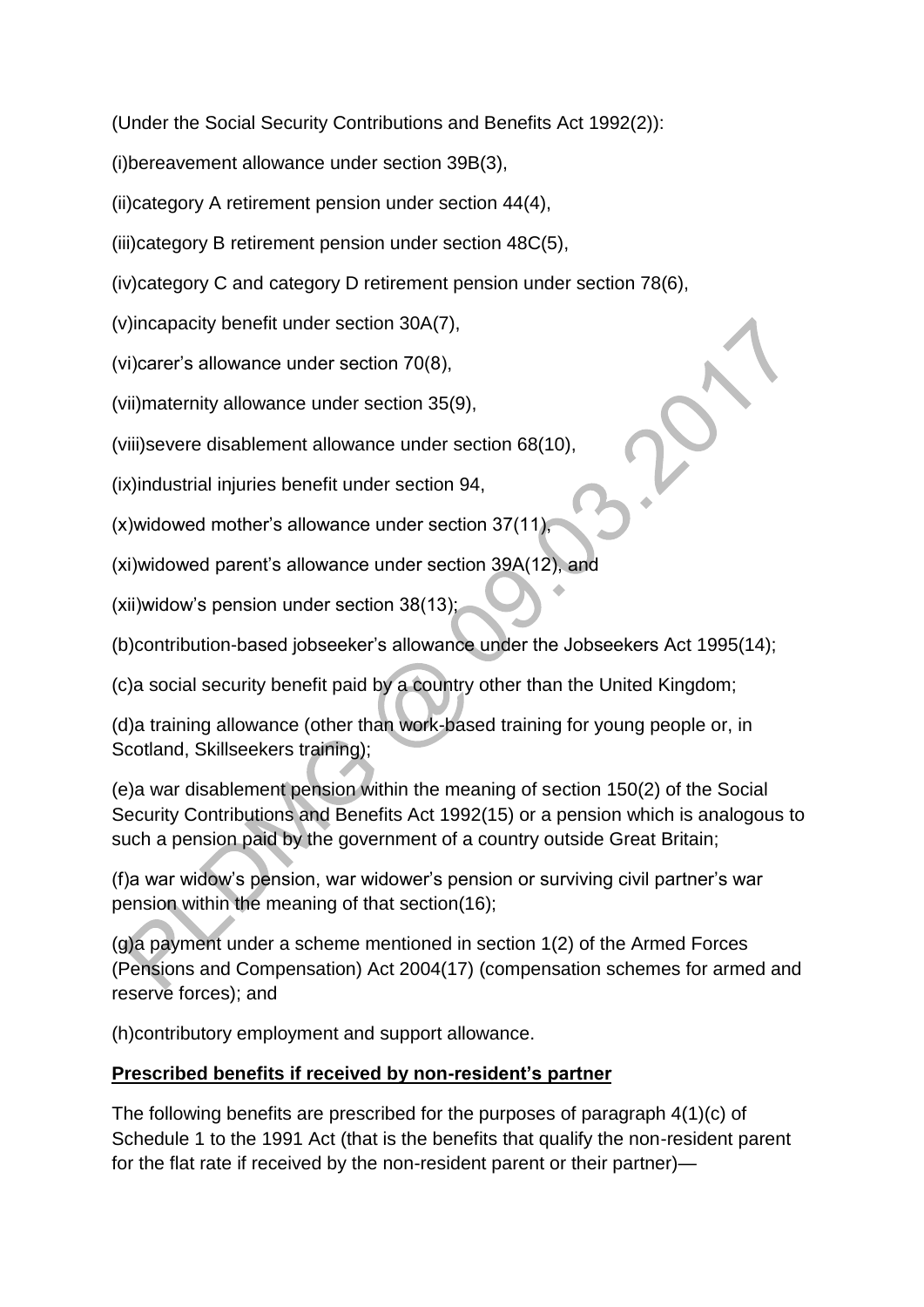- (a) Income support;
- (b) Income-based jobseeker's allowance;
- (c) Income-related employment and support allowance; and
- (d) State pension credit.

[Return to Contents](http://np-cmg-sharepoint.link2.gpn.gov.uk/sites/policy-law-and-decision-making-guidance/Pages/Calculations/General/Rates-and-Rules.aspx#OverviewContents)

#### [Nil Rate: Decision Making Guidance](http://np-cmg-sharepoint.link2.gpn.gov.uk/sites/policy-law-and-decision-making-guidance/Pages/Calculations/General/Rates-and-Rules.aspx)

*[1991/48 P](http://www.legislation.gov.uk/ukpga/1991/48)aragraph 5 of Schedule 1 of the Child Support Act 1991*

*[2012/2677 R](http://www.legislation.gov.uk/uksi/2012/2677)egulation 45 of the Child Support Maintenance Calculation Regulations 2012*

*[1991/2628 P](http://www.legislation.gov.uk/nisi/1991/2628/contents)aragraph 5 of Schedule 1 of the Child Support (Northern Ireland) Order 1991*

*[2012/427 R](http://www.legislation.gov.uk/nisr/2012/427/contents/made)egulation 44 of the Child Support Maintenance Calculation Regulations (Northern Ireland) 2012*

### **Nil rate: gross weekly income between £0 - £6.99 (inclusive) or prescribed person**

The Nil Rate applies if;

- the non-resident parent's gross weekly income is less than £7.00; or
- the non-resident parent is in a prescribed category of persons.

The Prescribed Categories for these purposes are listed below. Click on the individual links for guidance on checking whether the category applies.

#### **Prescribed Categories of Persons**

#### **The non-resident parent is a child**

The Nil Rate will be payable if the non-resident parent is a child.

In cases where the non-resident parent is aged under sixteen, Siebel will automatically put the case on hold, and no further action will be taken until they are sixteen.

If the non-resident parent is aged between  $16 - 19$  (inclusive), you should check HMRC's Child Benefit system to confirm whether Child Benefit is in payment for the non-resident parent. If so, the non-resident parent can be treated as a child for these purposes.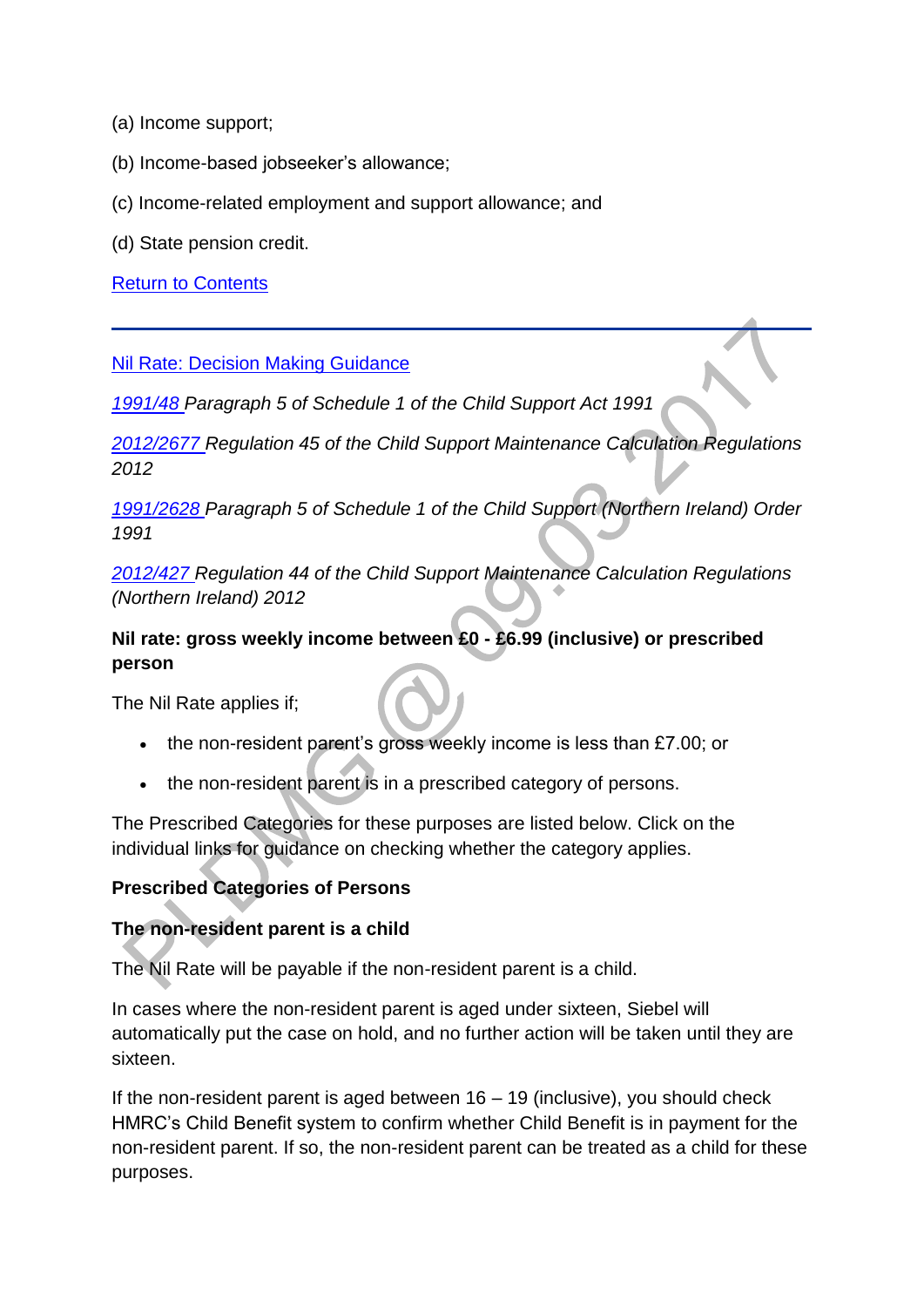However, if Child Benefit is not in payment, the non-resident parent may still be a child. Refer to the section on [Who is a Child](http://np-cmg-sharepoint.link2.gpn.gov.uk/sites/policy-law-and-decision-making-guidance/Pages/Applications/Applications.aspx) for further guidance.

### **The non-resident parent is in prison**

Non-resident parents or their representatives should be asked to provide documentary evidence confirming this. If they are unable to do so, you can contact the National Offenders Management Service (England and Wales) or the Scottish / Northern Ireland Prison Services.

# **Non-resident parent aged 16 or 17 and prescribed benefits in payment**

The nil rate will apply if the non-resident parent is 16 or 17 years old and is in receipt of, or included in their partner's claim for: Income Support; Jobseeker's Allowance (Income Based); or Employment Support Allowance (Income Related).

These benefits are all administered by DWP. You can therefore use CIS to check if they are in payment.  $\ddot{\phantom{a}}$ 

# **The non-resident parent is receiving a work based training allowance**

The Nil Rate will apply if a non resident parent living in England or Wales is in receipt of a work based training allowance for young people or, if they are in Scotland, Skill-Seekers Training.

The non-resident parent should be asked to provide documentary evidence from the training provider, confirming the training they are undertaking. Alternatively, they can provide evidence of any training allowances in payment, which may confirm that their training is acceptable for these purposes.

# **Non-resident parent in care home / hospital / receiving home care**

The Nil Rate will apply if the non-resident parent is:

- in a residential care home; or
- an independent hospital;
- is provided with a care home service or an independent health care service;

and either:

- is in receipt of a pension, benefit or allowance that would otherwise result in a flat rate liability; or
- has the whole or part of the cost of their accommodation met by a local authority.

The non-resident parent or their representative should be asked to provide documentary evidence confirming they are in the appropriate type of accommodation